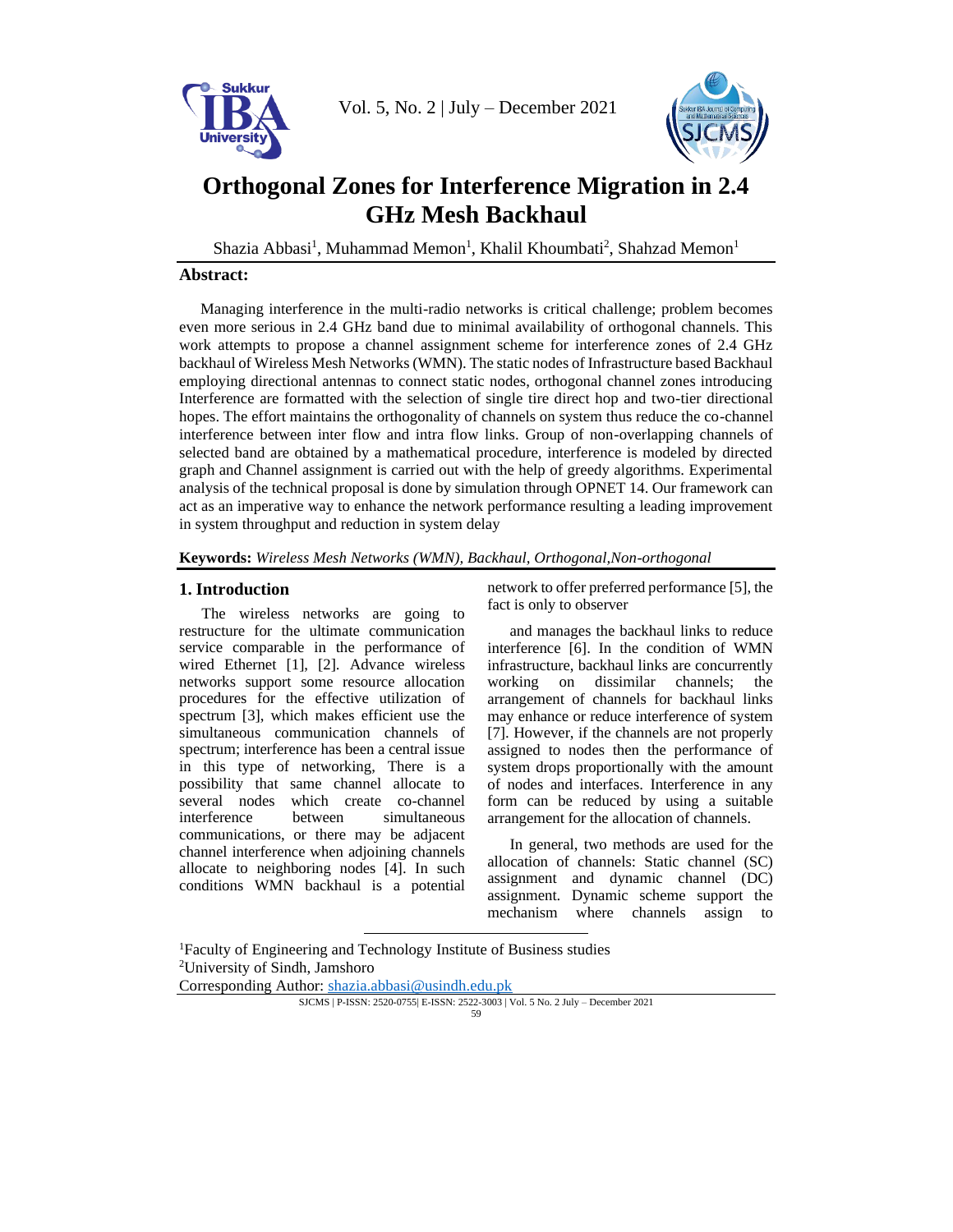interfaces animatedly [8], nodes have ability to sweep channels to meet the required criteria of system, in this respect dynamic channel assignment is effective in use for mobile communication, on the other hand static allocation of channels is suitable for fixed nodes [9], under static allocation, channels allotted to interfaces, remains permanent and fixed for required time. In our previous work, the employed strategy was used by backhaul links of Wireless local area network [10], here the proposed strategy is employed on infrastructure based WMN backhaul. The backhaul is working on 2.4 GHz band and linked by directional antennas. The key consideration of this work is formatting the interference zones and selection of orthogonal channels for such zones to reduce co channel interference, whereas improper (nonorthogonal) arrangement of channels under directional antennas creates serious level of interference as the signals would have more power in particular direction and covers maximum areas. To cover such parameter the zones of interference in proposed to covers both inter-flow links (single tier of direct hop), and intra-flow links (two tiers of directional hop) of directional antenna.

In doing so this paper presents 7 sections. Section 2 presents review of the literature; section 3 provides mathematical procedure to find orthogonal sets. Section 4 discusses about the modelling of the proposed system. Section 5 presents greedy algorithm for channel assignment. Results and discussion on orthogonal channel zones of 2.4 GHz system is presented in section 6. Finally, section 7 provide conclusion.

#### **2. Literature Review**

The litratutre review reflects lot of research work to deal the problem of interfernce introduced by partially overlapped channels. The concept of utilizing Partially overlapped channels with the alteration of energy masks was presented by the authors of [11], [12], [13]. This technique introduces, loss of information relative to the overlapped frequency range of partially overlapped channels. In other work, orthogonal channels

are modeled as Least Congested Channel Search (LCCS), where periodically channel's traffic is observed, in the case of overflow of traffic from threshold level, channel sweeps to LLC [14]. Their work was limited and does not support sudden change of traffic. The work of [15], tried to solve the problem of interfernce in multi channel (POC) environment by multicasting. They employed rational nodes to form multicast trees from soure to destination. Every node of tree, eqqiped with gateway which reduce the interference by limitting the broadcasting of POS channels. Their work aspects the bottelneck problem in heavy traffic. The bottel neck problem is some how overcomed the recent work of [16] where links were ranked on mobility data. The mobility data derived by traffic load and topology of network. Ranking links through multiple data types interduce system latency. The work of [17 and 18] focused on Interference of directional antennas in multi hop networks, Interference among the signals of directional antennas are measured in [17], both antennas are at 90 degree phase change in alignment the work did not contains data regarding spatial separation. The Performance of 802.11g system is observed with the support of multi radio [18], they try to prove with quantity study that the overall network efficiency is depended on the employment position of directional antennas, the position consider antennas alignment and distance. Algorithm "directionality as needed (DAN)", is presented in [19], this work meets two aims: network with minimum interference with limited budget. The work of [20] presents the behavior of channel assignment in the environment of directional antennas. They present Outdoor testbed-based measurement of 802.11a, the system connected by directional antenna, in that system they estimate adjacent channel interference with the help of the antenna's physical position, transmitted power of the interfaces and WMN throughput. Research work of [21], [22], [23] assignment of partially overlapped channels discuss about interfering signal and noise ratio (SINR) based novel model for channel allocation, the authors considered that the use of the channel partiality at some affordable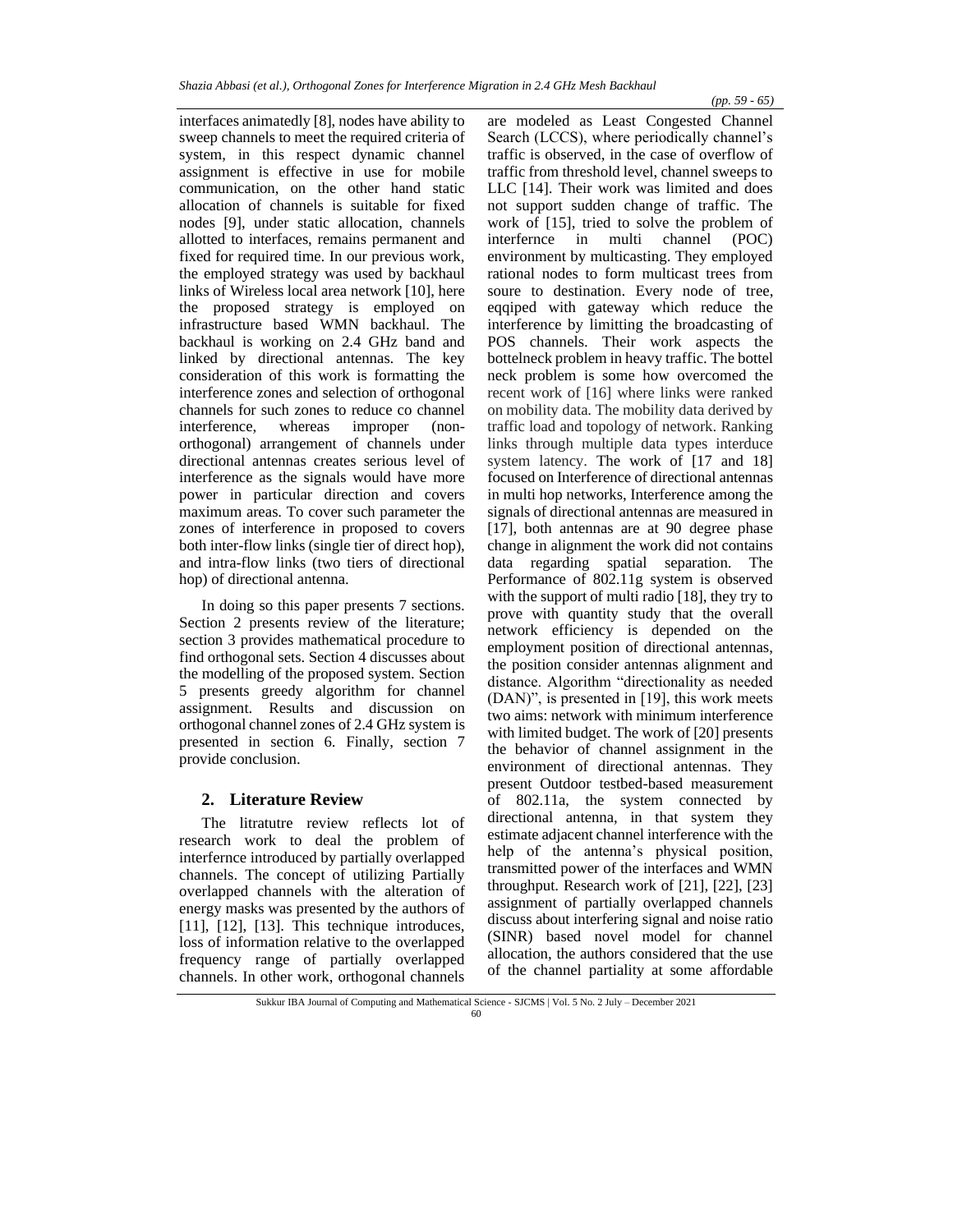*(pp. 59 - 65)*

interference focused collective interference. Therefore, they are able to model only physical interference. A MICA algorithm-based allocation of partially Overlapped Channels (POS) is presented in [22], their focus was to enhance performance while decreasing interference of system. They sustain channel separation and node orthogonality with the consideration of Physical distance of nodes. Another technique to reduce interference is adopted in [23], where alternate channels in the form of odd number are selected for allocation, their results are equivalent with channel assignment where only limited orthogonal channel are used. A greedy channel assignment algorithm for Multi radio Multi Channel WMN is presented in [24] the total interference of static nodes is approximated and assigned channels with the nodes having minimum interference. The suggested work in this paper solved the bottel neck problem by directional antennas at physical layer with minimum latency. Static channels assign to perticular antenna this maintain the orthogonality and channel spacing between channels. Thus there was no loss of energy produced by masking of energy.

## **3. Mathematical Procedure to Find Groups of Orthogonal Channels**

Traditionaly the orthogonal channels are drived by using energy masks [11,12,13], discussed in litrature review. This process consumes times and introduce losses of energy w.r.t overlapped portion of two channels. Here a set theory is used to find out the groups of non-overlapped and overlapped channels for the (channel 1 to channel 11) on frequency band 2.4 GHz. Universal set "S", of 2.4GHz band is combination of two sets: Orthogonal and Non-orthogonal.

 $S = \{Orthogonal channels, Non-orthogonal$ channels}

 $S = \{On, NOn\}$ 

 $On = UN$ 

Orthogonal channels "O", contain all nonoverlapped channels related to the channel number "n" can be find out as,

 $m=1$  = { $|(m-n)| > 4$ }

Non-orthogonal channels "NO", contain all overlapped channels related to channel number "n", and can be find out as,

| <b>TABLE I.</b> | <b>GROUPS OF ORTHOGNAL CHANNELS RELATED TO</b> |
|-----------------|------------------------------------------------|
|                 | <b>INDIVIDUAL CHANNEL</b>                      |





Fig. 1. Interference zone of different AP's NOn  $=$  {S\On }

### **4. Modelling of Proposed System**

The network graph G for proposed work is identified as  $G = (U, V, L)$ . The network consists of n mesh routers, distributed uniformly and independently over unit area. All nodes are connected by directional antennas for backhaul connectivity. The Area is divided into non overlapping directional

Interference zones "Iz". The system must satisfy the following considerations.

• Number of interference zones = number of interfaces for backhaul connectivity

• Beamwidth of directional zone = 360 deg / number of zones

• Linear area of zones = 2 directional nodes (2 Tier of directional hop)

• Vertical area of zone = 1 direct node (single tire of direct hop)

• Minimum number of zones = 1

Sukkur IBA Journal of Computing and Mathematical Science - SJCMS | Vol. 5 No. 2 July – December 2021 61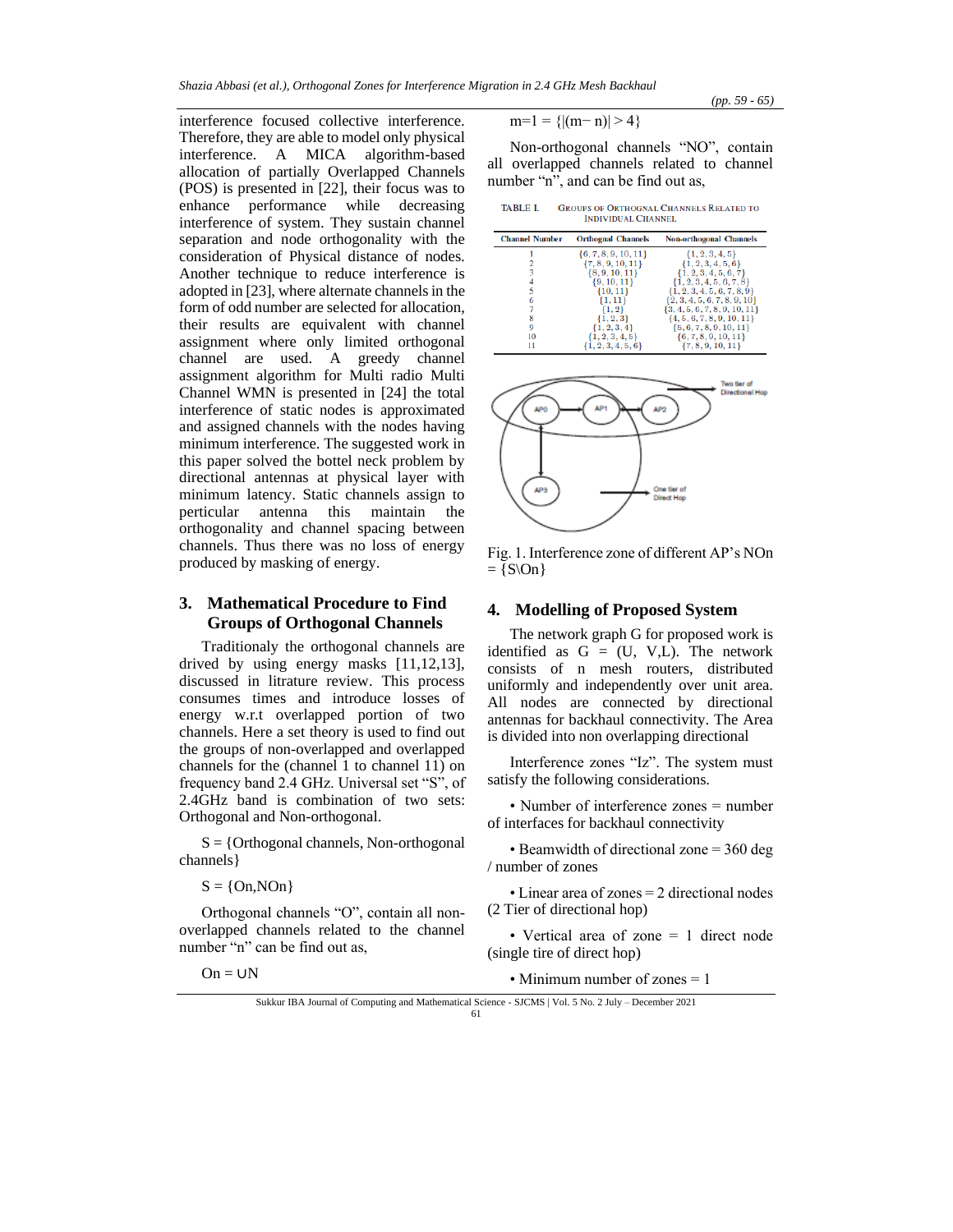Area of system is divided in zones, equal to the number of interfaces of node, each zone has a mesh router that is responsible for serving clients within the zone and linked with other zones by directional antenna. To deal with interferences, it is important to identify the interference nodes in Interference zones "Iz" in the network. Work considered two sources of interference, directional and direct links, here the nodes of directional links are identified "u" and nodes with direct links are identified as "v", these nodes are connected by links "L".

The network graph G for proposed work is identified as  $G = (U, V, L)$ . As stated in proposed work, every node have interference area up to second hop of directional antennas "u" and "u+1" and up to single hop for direct connected node "v" (as the directed node is in different direction of directional antenna). Using neighbouring directed coloring graph the identified interference zone is expressed as  $Iz = (u, u+1, v)$ . For our work, we modeled 2.4 GHz backhaul via OPNET 14. The system is designed with two scenarios.

• Allocation of non-orthogonal channels to interference zones of WMN backhaul

• Allocation of orthogonal channels to interference zones of WMN backhaul.

Both scenarios comprise Multiple Access points, every access point have 3 interfaces, 2 interfaces are reserved for backhaul link, there for it comprises 2 interference zones. The third interface is used for user access. Running application for system is FTP, which serves users in uniform pattern. In 1st scenario the channels are randomly assign to all nodes of zones without any care of orthogonal channels. While in 2nd scenario the group of orthogonal channels formatted by proposed mathematical process assigned to different interference zones. This maintains the orthogonality of channels within zones resulting minimum interference.

#### *5. A. Greedy Algorithm for 2.4 GHz backhaul link*

Following section illustrates the pseudocode of greedy algorithm for channel assignment of 2.4 GHz backhaul links.

The core idea is to select, identified interference links and set of orthogonal channels, then assign channels to every link of in interference. That procedure will repeat until channels assigned to complete network. Every time selected interference links and channel set must be different. With this the network sustains orthogonality to reduce channel interference.

#### *B. Algorithm Greedy channel Assign for 2.4 GHz backhaul*

Input: Graph  $G = (U, V, E)$ ;

Available channels  $1, 2, 3, \cdot \cdot \cdot$ , 11

1) Find conflict links Ec for each node v belongs to  $G = (U, V, E)$ 

2) For each interference zone  $Iz = (u, u + 1,$ v), select set of orthogonal channels of channel "n" by, On = ∪N m=1 = { $|(m - n)|$  $> 4$ }

3) Assign channel, member of  $On = uj$ ,

4) Assign channel, member of On =  $uj+1$ ,

5) Assign channel, member of  $On = Vi$ ,

6) Iz 6= Iz of (1) and Orthogonal channels for  $n 6= n 0f(1)$ 

7) Repeat from 1 to 5 for every node belongs to G

8) end

#### **6. Results and Discussion**

Proposed work analyzed the throughput and delay of orthogonal and non-orthogonal channel schemes for interference zones. Figure 2 presents the comparative results of two scenarios in terms of average throughput, throughput of both scenarios of system is in quiet mode up to 50 sec, which is time taken by server to respond to users.



Fig. 2. Average throughput of both schemes

Sukkur IBA Journal of Computing and Mathematical Science - SJCMS | Vol. 5 No. 2 July – December 2021 62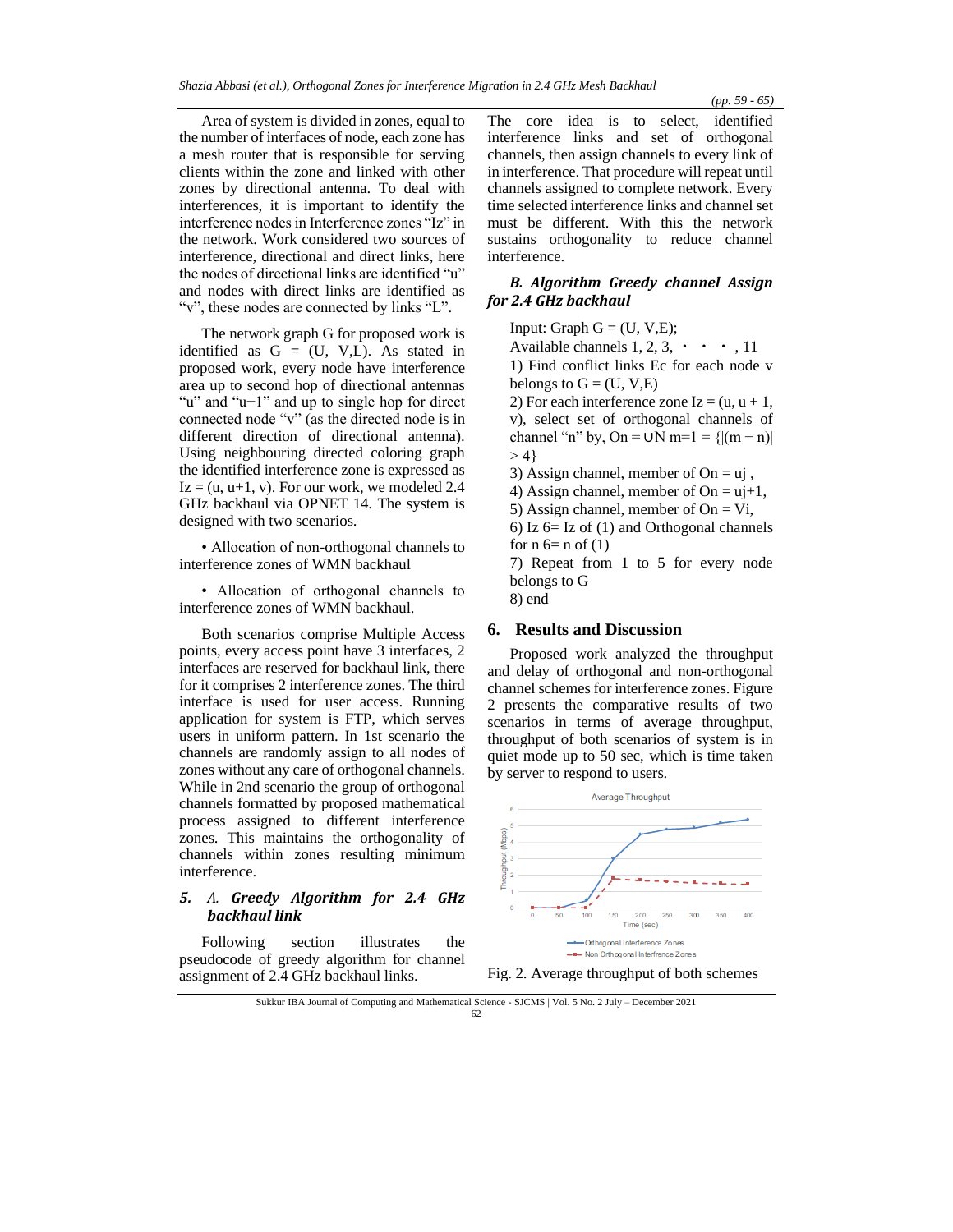



Fig. 2 illustrate the association of both scenarios by average throughput, this comparison shows that non-orthogonal allocation throughput drops after certain events while throughput of orthogonal allocation is constantly increasing, further it is observed that performance of proposed scheme sweeps 70% more than nonorthogonal.

Fig: 3 expressed the performance of both scenarios in terms of average delay, it shows that the maximum delay for

orthogonal interference zones is less than 0.003 sec, while for some events of nonorthogonal interference zones, the delay reaches to 0.008 sec. Approximately we can reduce the delay in system by half with orthogonal interference zones.

This can be further justified from Fig. 4 and 5, where the average throughput and average delay is plotted with number of users. The number of users varies with the difference of 10 and provides 10 different points to observe the results. Both results show the considerable enhancement in system performance when we use the proposed channel assignment scheme for backhaul links. With respect to simulation analysis, the simulation model is

repeated for multiple times with different number of users and find out the different confidence intervals. The Table II shows the statistical data for two scenarios of 2.4 GHz backhaul. For the given statistical values, Fig.



*(pp. 59 - 65)*





al Interference Zones - - D- Non Orthogonal Interfrence Zones

Fig. 5. Average delay / No. of users of both schemes

| <b>Name</b>                | <b>Interference</b><br>Orthognal<br>Zone | Non-orthogonal Interfer-<br>ence Zone    |
|----------------------------|------------------------------------------|------------------------------------------|
| Mean<br>Standard<br>Devia- | 767,414,690782754<br>825,250.842094302   | 1,868,221.18507254<br>1,873,929.15033696 |
| tion                       |                                          |                                          |
| <b>Expected Value</b>      | 767,414.690782754                        | 1,868,221.18507254                       |
| Variance                   | 681,038,952,377.355                      | 3,511,610,460,482.59                     |
| 80% conf. inter-           | (660.576.767636136.                      | (1.625.620.16204562.                     |
| val                        | 874.252.613929373)                       | 2,110,822.20809947)                      |
| 90% conf. inter-           | (630,282.681125929,                      | (1,556,830.20280094,                     |
| val                        | 904.546.70043958)                        | 2.179.612.16734415)                      |
| 95% conf. inter-           | (604.023.360127813.                      | 1(.497.202.14236595.                     |
| val                        | 930.806.021437696)                       | 2.239.240.22777914)                      |
| 98% conf. inter-           | (573.454.175969055.                      | (1.427.787.50820243.                     |
| val                        | 961.375.205596454)                       | 2.308.654.86194266)                      |
| 99% conf. inter-           | (552,755,161988635,                      | (1.380, 785, 45294526,                   |
| val                        | 982.074.219576874)                       | 2.355.656.91719983)                      |

Sukkur IBA Journal of Computing and Mathematical Science - SJCMS | Vol. 5 No. 2 July – December 2021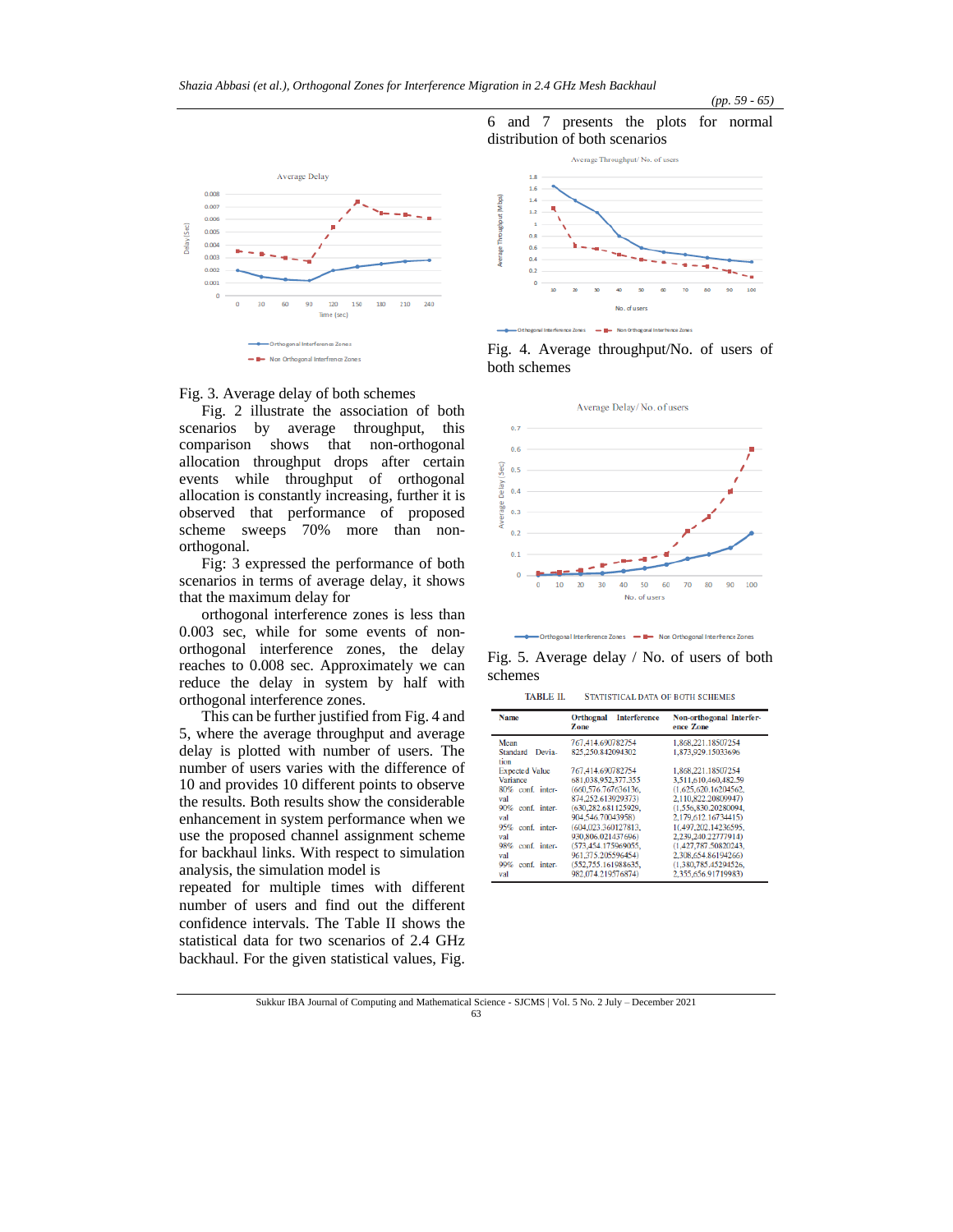

Fig. 6. Normal distribution of orthogonal interference zone



Fig. 7. Normal distribution of non-orthogonal interference zone

#### **7. Conclusion**

An effective channel assignment scheme is presented where channels of 2.4 GHz are statically arranged as orthogonal channels to the Inter flow and Intra flow links of WLAN backhaul. Co-channel interference from 360 degrees is initially controlled by directional antennas, further the proposed channel arrangement sustaining orthogonality between direct (inter-flow) and directional (Intra-flow) links, this reduces the co-channel interference among these nodes.

In suggested work the interference is controlled at two phases: 1<sup>st</sup> by reducing interference directions (degrees), 2<sup>nd</sup> by allocating orthogonal channels to selected links. This study found significant

improvement in system performance with the increase in system throughput and reduction in delay. Simulated results clearly illustrate that orthogonal scheme reaches approximately twice the performance in comparison with the non-orthogonal scheme.

#### **REFERENCES**

- [1] Mannava, P., 2018. A Comprehensive Study on The Usage of Big Data Analytics for Wireless and Wired Networks. International Journal of Scientific Research in Science and Technology (IJSRST), Online ISSN: 2395- 602X, Print ISSN: 2395, 6011, pp.724-732.
- [2] Pang, Z., Luvisotto, M. and Dzung, D., 2017. Wireless high-performance communications: The challenges and opportunities of a new target. IEEE Industrial Electronics Magazine, 11(3), pp.20-25.
- [3] Papavassiliou, S., Tsiropoulou, E.E., Promponas, P. and Vamvakas, P., 2020. A Paradigm Shift Toward Satisfaction, Realism and Efficiency in Wireless Networks Resource Sharing. IEEE Network.
- [4] Tabata, H., Suganuma, H. and Maehara, F., 2021. Impact of adjacent-channel interference on transmission performance in asynchronous FBMC/OFDM systems. IEICE Communications Express, p.2020XBL0183.
- [5] Iqbal, S., Abdullah, A.H. and Qureshi, K.N., 2020. An adaptive interference‐aware and traffic‐aware channel assignment strategy for backhaul networks. Concurrency and Computation: Practice and Experience, 32(11), p.e5650.
- [6] Harkusha, S. and Yevdokymenko, M., 2021. The Development of Routing Flow Model in IEEE 802.11 Multi-radio Multi-channel Mesh Networks, Shown as a Konig Graph. In Data-Centric Business and Applications (pp. 513- 528). Springer, Cham.
- [7] Hou, Y., Li, M. and Zeng, K., 2017, January. Throughput optimization in multi-hop wireless networks with antennas. In 2017 International Conference on Computing, Networking and Communications (ICNC) (pp. 620-626). IEEE.
- [8] Jeffrey G. Andrews, Arunabha Ghosh, and Rias Muhamed. Fundamentals of WiMAX: Understanding Broadband Wireless Networking. Prentice Hall, 2007. page 269- 365.
- [9] W. Zhou, X. Chen, and D. Qiao. Practical routing and channel assignment scheme for mesh networks with directional antennas. In<br>IEEE International Conference on International Conference on Communications, pages 3181–3187, May 2008.

Sukkur IBA Journal of Computing and Mathematical Science - SJCMS | Vol. 5 No. 2 July – December 2021 64